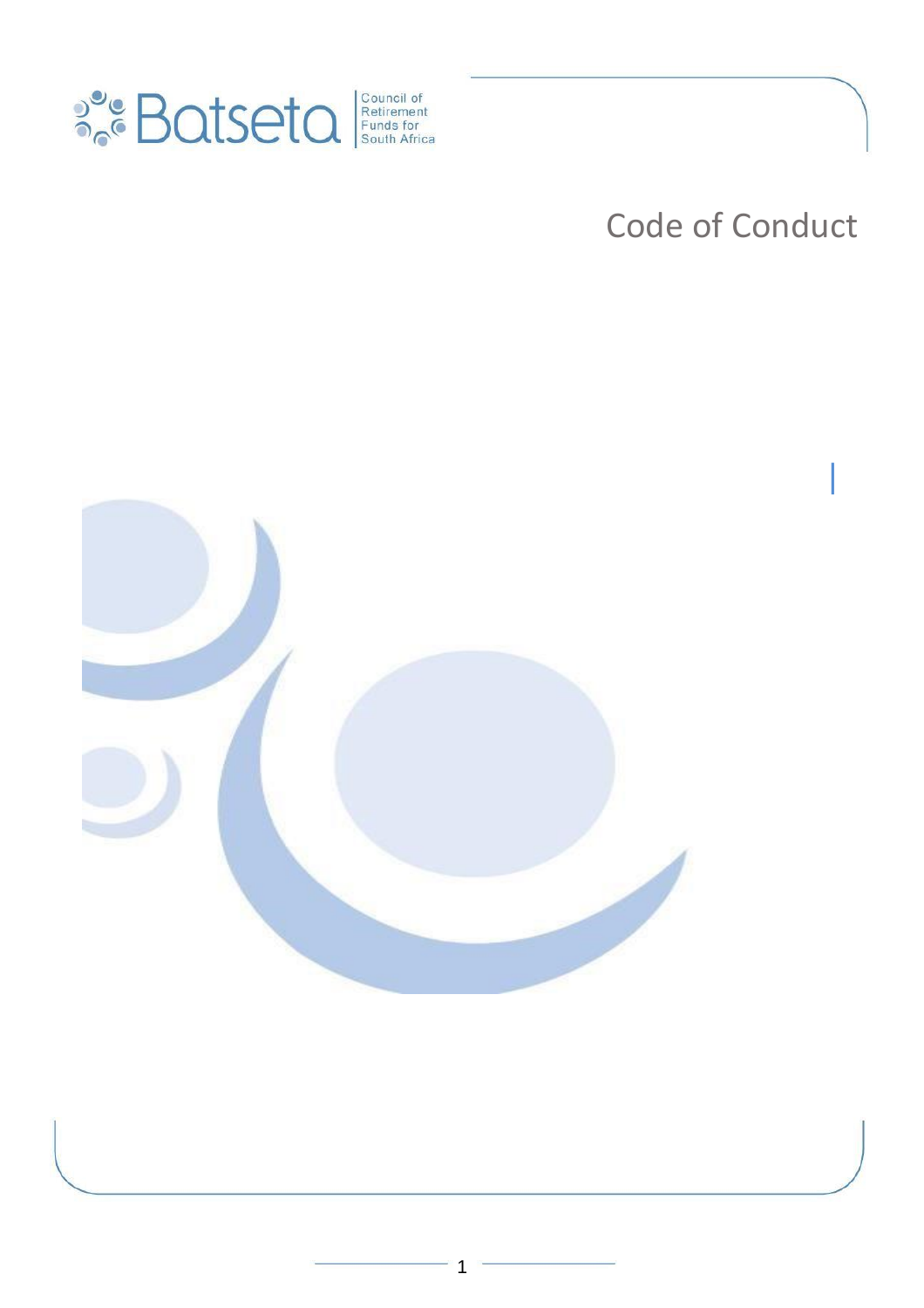# **CODE OF CONDUCT (the Code): Batseta Council for Retirement Funds of South Africa NPC**

#### **1. DEFINITIONS**

In the Code, unless the context clearly indicates otherwise, the following terms have the meanings indicated below:

**Communication:** A written, electronic, or oral communication issued by a member with respect to a Fiduciary's services rendered –

- in a statutory role;
- within the scope of the professional standards of practice issued by the Batseta;
- for the member's principal, concerning a matter and in circumstances where the principal reasonably believes that the conclusion, result, opinion or recommendation is being given in accordance with professional requirements governing impartiality, expertise as a fiduciary.

*Fiduciaries services:* Professional services provided to a principal by an individual acting in a fiduciary role and as a member of Batseta. Such services include the rendering of advice, recommendations, findings, contributions during a debate and opinions.

*Fiduciary:* A Trustee, Principal Officer, employee, service provider or adviser of a retirement fund.

*Confidential information*: Information not in the public domain of which a member becomes aware as a result of providing Fiduciary services to a principal. It includes information of a proprietary nature and information that is legally restricted from circulation.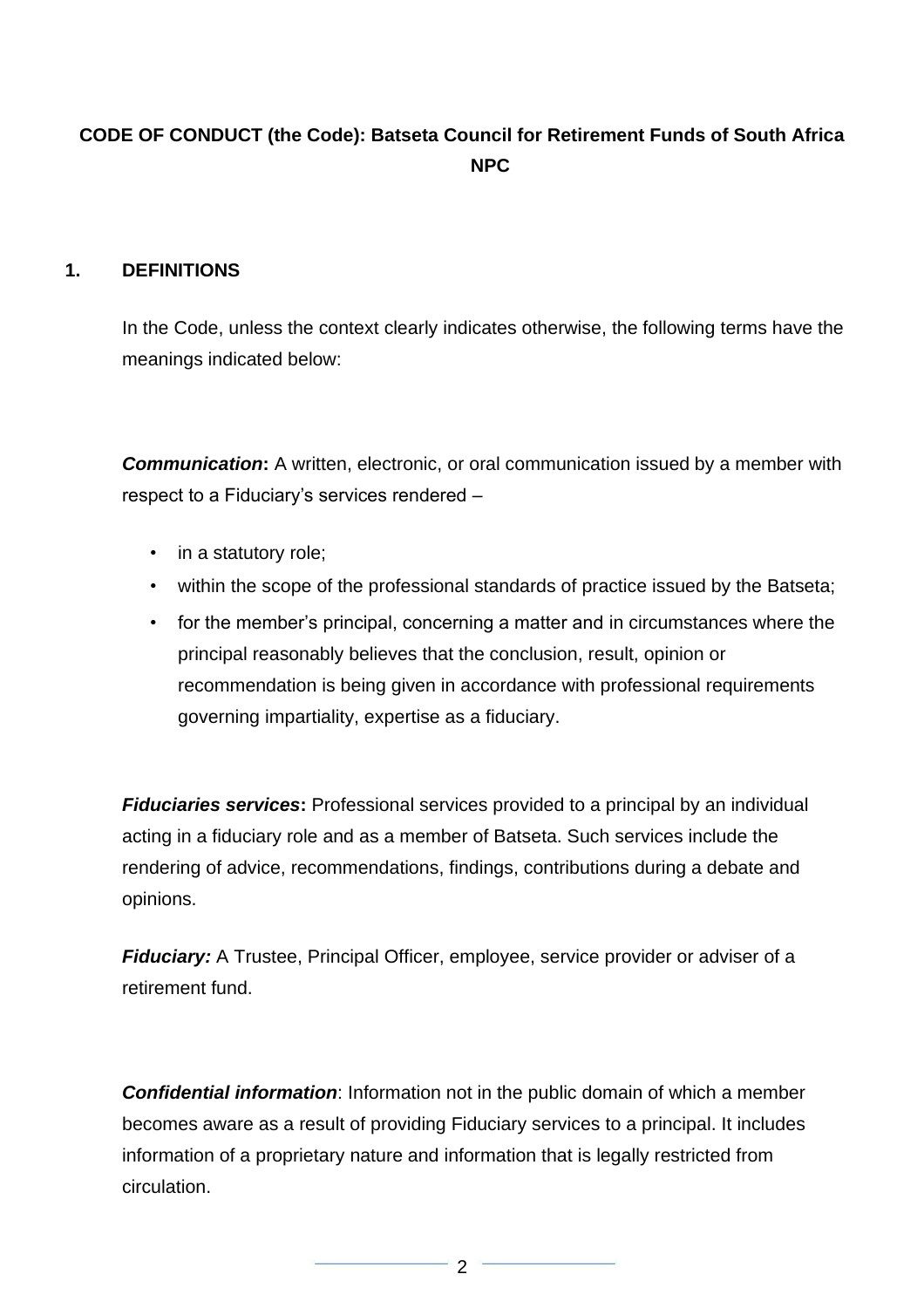**Directives:** Any document emanating from a relevant source setting out standards of practice in respect of the functions performed in the industry, although it may not have a statutory nature.

*Disciplinary Code***:** The disciplinary code of Batseta, as set out in the relevant policy document.

*Law***:** Statutes, regulations, judicial decisions, and other statements having legally binding authority.

*Member***:** Any person or organisation who or which has been admitted to the designated membership provided for in the Memorandum of Incorporation of Batseta.

*Principal:* A client or employer of the member.

#### **2. APPLICATION**

- 2.1 Batseta is a professional body that seeks to enhance and protect the status of the fiduciaries of retirement funds in order that the public interest is served. In order to achieve this, it is essential that members maintain proper standards of governance and professionalism. Batseta therefore establishes and maintains a Code of Conduct to govern the conduct of its members.
- 2.2 The Code applies to all members.
- 2.3 The Code sets out the minimum standards of what it requires of a member of Batseta to adhere to good governance measures. It identifies the responsibilities that members have to the public, to their clients, employers and to the retirement funds that they serve.

3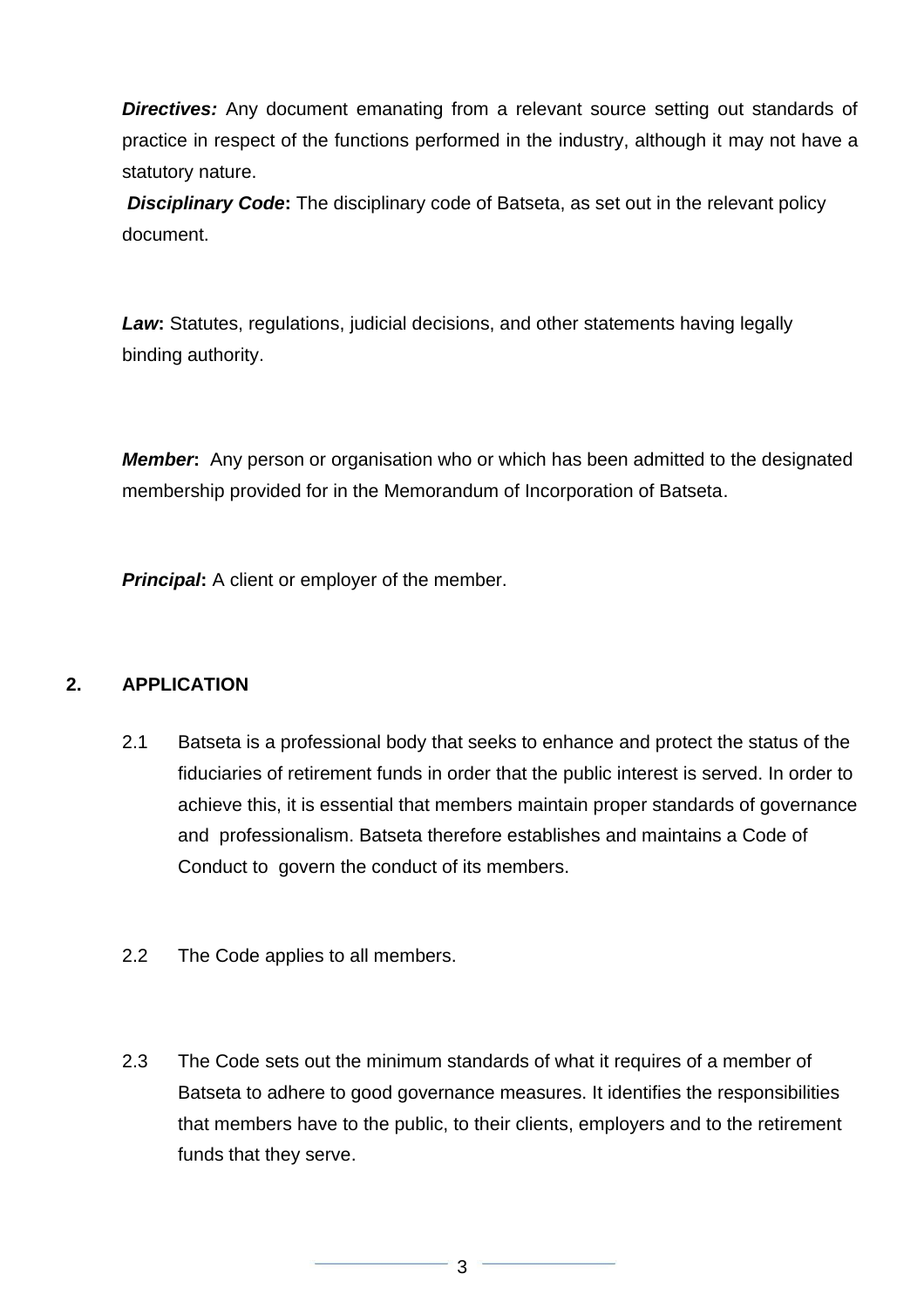#### **3. PURPOSE**

2.1 The purpose of the Code is to require members to adhere to the high standards of conduct, practice and qualifications required of fiduciaries, thereby supporting the retirement funds in fulfilling their responsibilities.

2.2 Any member who commits a breach of the Code shall be subject to Batseta's disciplinary code.

#### **4. AUTHORITY**

In addition to the Code, members must be and remain familiar with the legislative and other regulatory provisions that apply to the areas in which they render services. The Code, law and directives comprise a member's professional responsibilities.

#### **5. MEMBERSHIP-GOVERNING PRINCIPLES**

- 5.1 To ensure the trust of our stakeholders, Batseta strives to attract fiduciaries who comply with the requirements of fitness and probity as set out in law.
- 5.2 Members of the Batseta shall in addition be considered to be fit and proper if the person essentially is of good character, competent, honest, financially sound, reputable, reliable, discharges or is likely to discharge duties fairly and possesses the necessary academic qualifications and/or training and experience.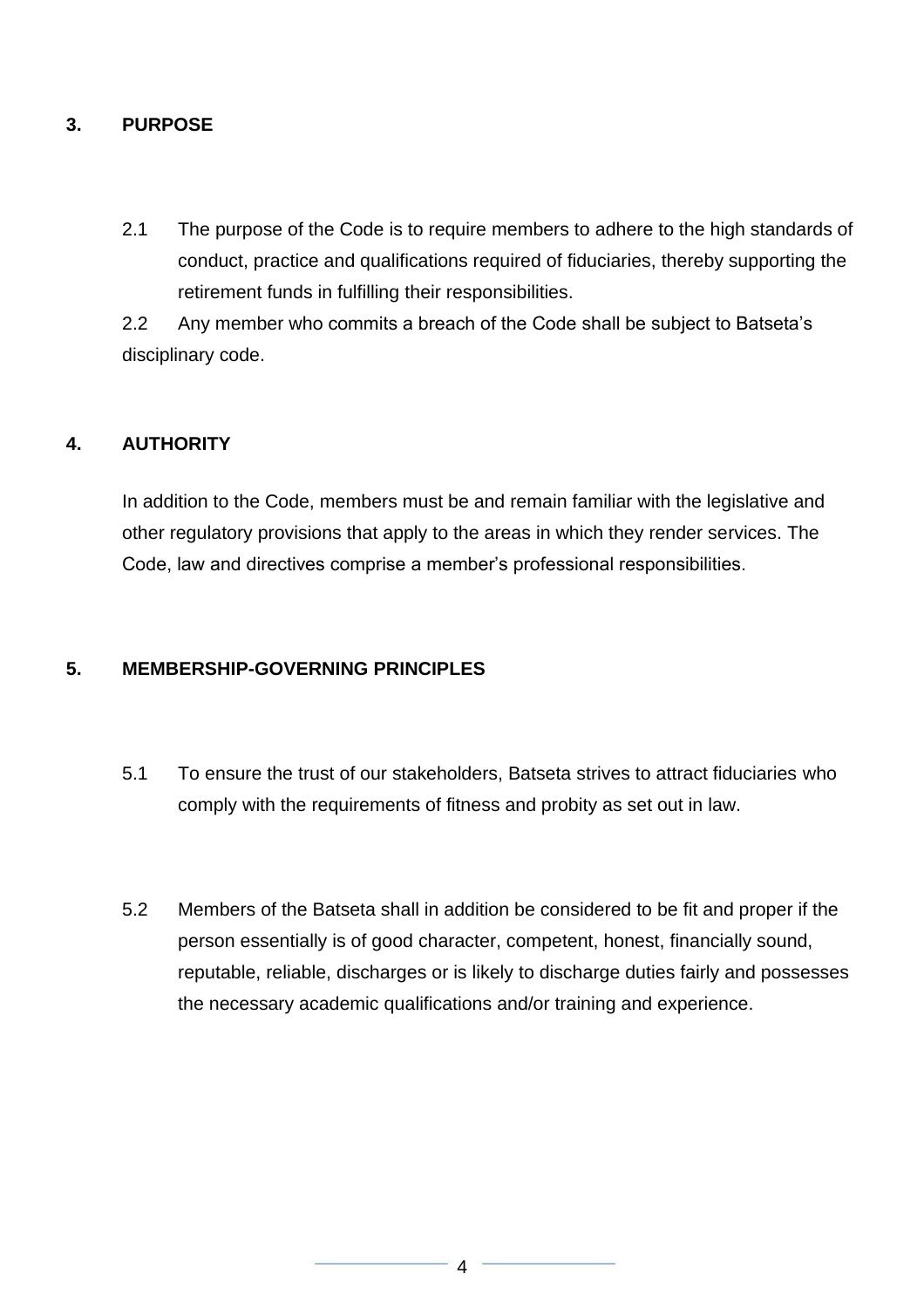#### **6. PROFESSIONAL INTEGRITY**

- 6.1 Members will behave in an ethical manner with regard to the role they fulfil in the profession.
- 6.2 Members shall perform professional services with the highest standards of integrity, competence and care. They shall fulfil their professional responsibilities to their clients and/or employers.
- 6.3 A member must take responsibility for the professional conduct of his or her duties and is responsible for compliance with applicable standards of practice.
- 6.4 A member shall not provide fiduciary services for any principal if the member has reason to believe that such services may be used to violate or evade the law or to mislead another party, or in a manner that would be detrimental to the profession of Fiduciary.
- 6.5 In accordance with the requirements set by the Batseta on continuing professional development, all members have a continuing duty to maintain knowledge and skills at a level required to ensure that a principal receives the advantage of competent professional services, based on legislation, directives and generally accepted practices and techniques.
- 6.6 A member who is in doubt as to what constitutes appropriate professional conduct in a particular situation must seek guidance on the interpretation and application of this Code from the Secretariat, or obtain legal or other relevant professional advice, and take the appropriate action required in the circumstances.
- 6.7 A member who reasonably believes that another member may have committed a breach of this Code must consider it his or her duty to make a complaint in accordance with the rules of the disciplinary scheme.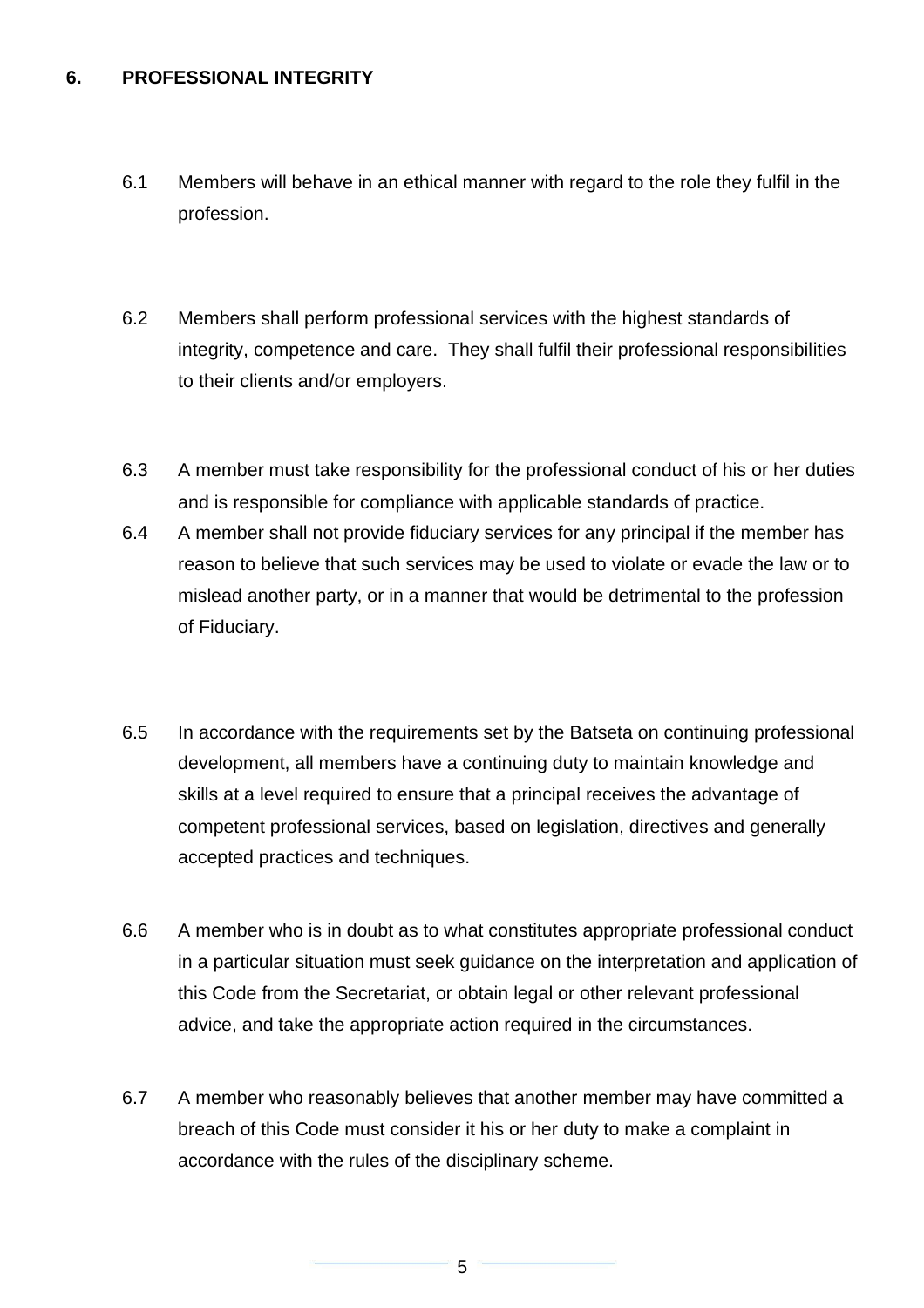- 6.8 A member shall perform Fiduciary services only when the member is qualified to do so having the relevant qualifications and continuing education and experience.
- 6.9 The absence of applicable qualification standards for a particular type of assignment or for the areas in which a member renders Fiduciary services does not relieve the member of the responsibility to perform such services.
- 6.10 A member who fulfils an assignment for an overseas principal automatically agrees to adhere to any applicable code of that country in addition to this Code.

#### **7. CONFLICTS OF INTEREST**

A member shall not perform Fiduciary services knowing that an actual or potential conflict of interest exists unless:

- a) there has been disclosure of the conflict to all prospective principals whose interests could be affected by the conflict; and
- b) all such principals have expressly agreed to the performance of the Fiduciary services by the member in spite of such actual or potential conflict.

## **8. COMMUNICATIONS AND DISCLOSURE**

8.1 A member who issues a communication shall take appropriate steps to ensure that the communication is clear, appropriate to the circumstances and its intended audience and satisfies applicable standards of practice.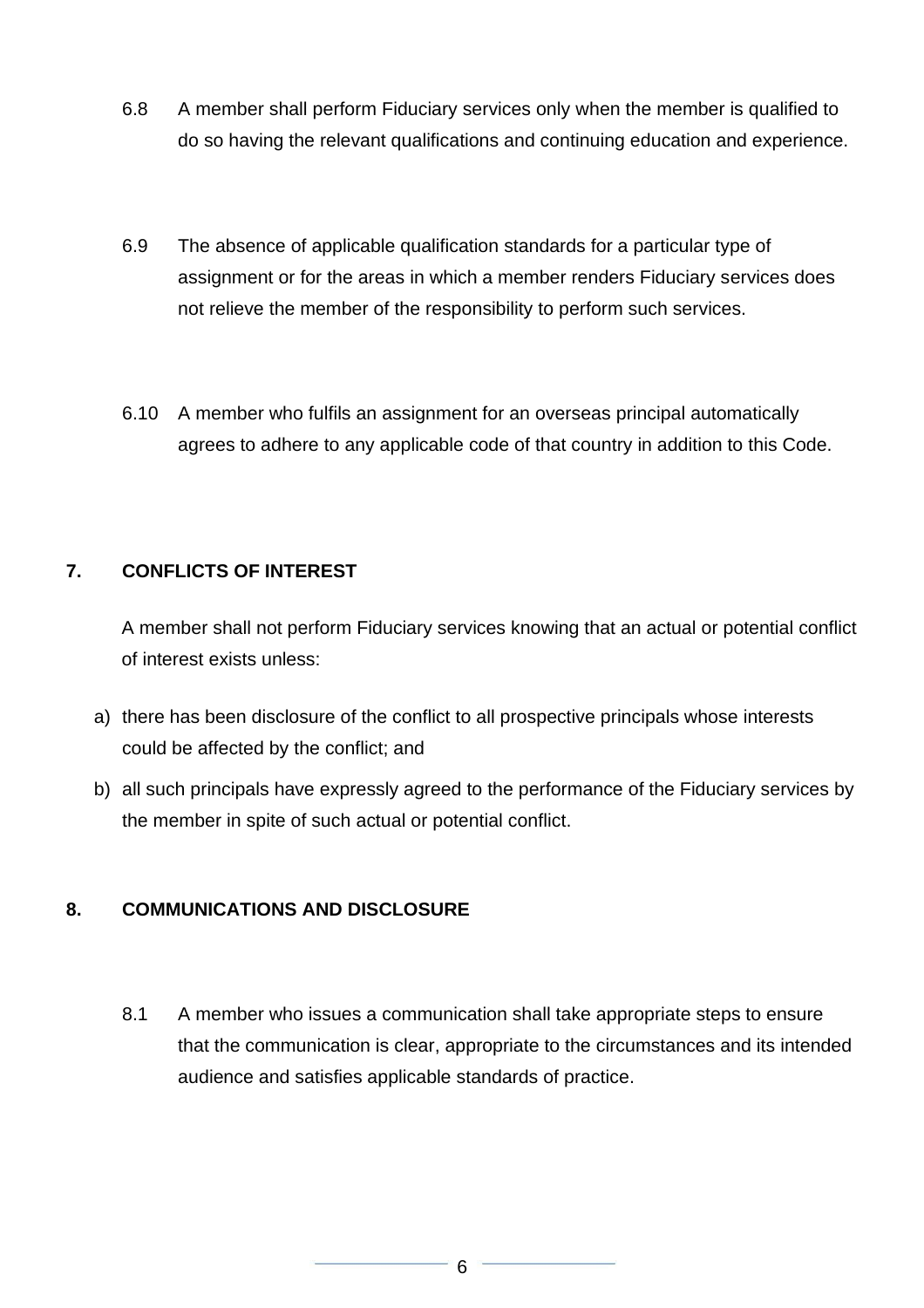- 8.2 A member shall make appropriate and timely disclosure to a principal of the sources of all direct and indirect compensation that the member or the member's firm has received, or may receive, from another party in relation to Fiduciary services for that principal.
- 8.3 A member who is not financially and organisationally independent concerning any matter related to the performance of Fiduciary services should disclose to the principal any pertinent relationship.
- 8.4 A member must have proper regard for the trust that is implicit in the relationship between member and principal. The member must take reasonable steps to ensure that the information used and the result of any professional services provided remain confidential and that the principal is made aware if there is a breach of confidentiality. A member shall not disclose to another party any confidential information unless authorised to do so by the principal or required to do so by law.

## **9 COURTESY AND COOPERATION**

- 9.1 A member shall perform Fiduciary services with courtesy and professional respect and shall cooperate with others in the interests of the principal and the public.
- 9.2 Observations made by a member to a principal on the work of another fiduciary, should be conducted confidentially, objectively and with courtesy and respect.
- 9.3 A principal has a right to choose a professional advisor. A member may provide services to any principal who requests it, even though such principal is being or has been served by another member on the same matter.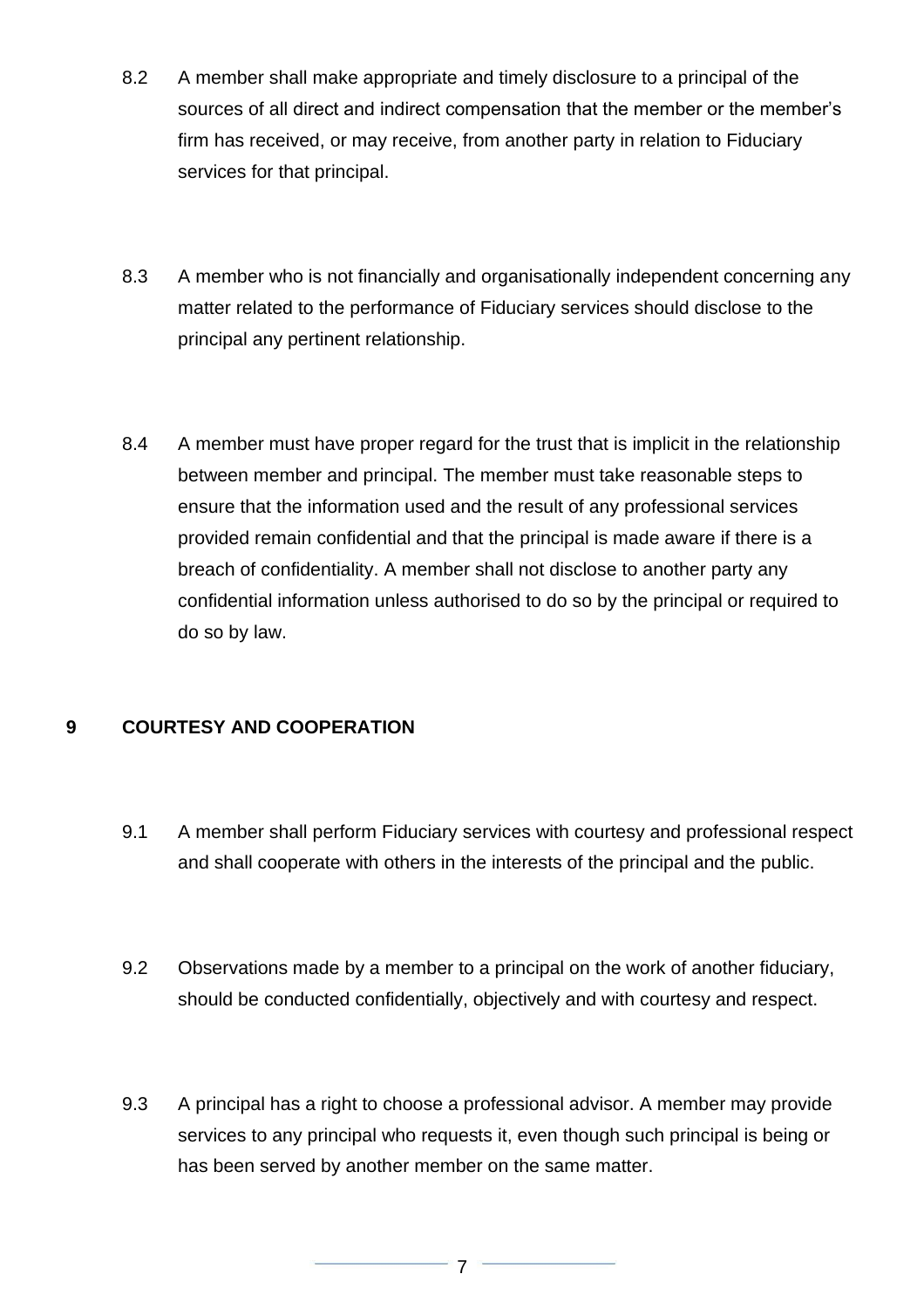9.4 A member in the course of an engagement or employment may encounter a situation where the best interests of the principal would be served by the member's setting out an alternative opinion to one expressed by another member, together with an explanation of the factors that lend support to the alternative opinion. Nothing in the Code should be construed as preventing a member from expressing such an alternative opinion to the principal.

#### **10. PUBLICITY**

- 10.1 A member shall make use of membership titles and designations of Batseta only in a manner that conforms to the practices authorized by Batseta.
- 10.2 "Designation" refers to a specific reference to membership status within such organisation.

#### **11. BREACH OF THE CODE**

- 11.1 A member who has knowledge of a prima facie breach of the Code by another member shall disclose such apparent breach to the Batseta within a reasonable time.
- 11.2 A breach of the Code is deemed to be material if it may harm the profession of fiduciaries. A breach is deemed not to be material if it is trivial or is merely one of form.